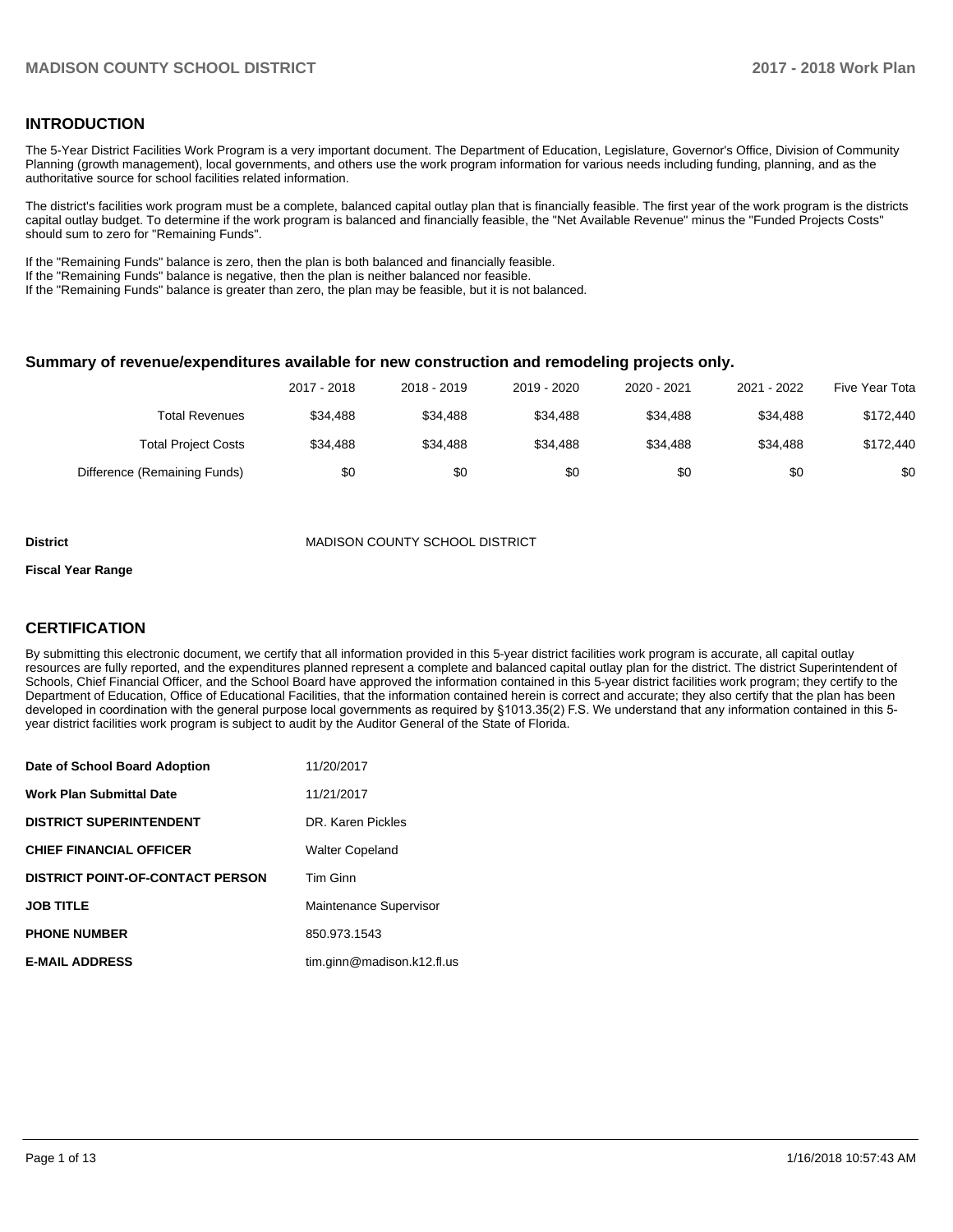# **Expenditures**

## **Expenditure for Maintenance, Repair and Renovation from 1.50-Mills and PECO**

Annually, prior to the adoption of the district school budget, each school board must prepare a tentative district facilities work program that includes a schedule of major repair and renovation projects necessary to maintain the educational and ancillary facilities of the district.

|                                  | Item                                                                                                                                                                                                                  | 2017 - 2018<br><b>Actual Budget</b> | 2018 - 2019<br>Projected | 2019 - 2020<br>Projected | 2020 - 2021<br>Projected | 2021 - 2022<br>Projected | <b>Total</b> |
|----------------------------------|-----------------------------------------------------------------------------------------------------------------------------------------------------------------------------------------------------------------------|-------------------------------------|--------------------------|--------------------------|--------------------------|--------------------------|--------------|
| <b>HVAC</b>                      |                                                                                                                                                                                                                       | \$50,000                            | \$50,000                 | \$50,000                 | \$50,000                 | \$50,000                 | \$250,000    |
| Locations:                       | COUNTY ADMINISTRATION ANNEX, COUNTY ADMINISTRATION COMPLEX, GREENVILLE ELEMENTARY, LEE ELEMENTARY, MADISOI<br>CO EXCEL ALTERNATIVE SCHOOL, MADISON COUNTY CENTRAL, MADISON SENIOR HIGH, PINETTA ELEMENTARY            |                                     |                          |                          |                          |                          |              |
| Flooring                         |                                                                                                                                                                                                                       | \$15,000                            | \$15,000                 | \$15,000                 | \$15,000                 | \$15,000                 | \$75,000     |
| Locations:                       | COUNTY ADMINISTRATION ANNEX, COUNTY ADMINISTRATION COMPLEX, GREENVILLE ELEMENTARY, LEE ELEMENTARY, MADISOI<br>CO EXCEL ALTERNATIVE SCHOOL, MADISON COUNTY CENTRAL, MADISON SENIOR HIGH, PINETTA ELEMENTARY            |                                     |                          |                          |                          |                          |              |
| Roofing                          |                                                                                                                                                                                                                       | \$25,000                            | \$25,000                 | \$25,000                 | \$25,000                 | \$25.000                 | \$125,000    |
| Locations:                       | COUNTY ADMINISTRATION ANNEX, COUNTY ADMINISTRATION COMPLEX, GREENVILLE ELEMENTARY, LEE ELEMENTARY, MADISOI<br>CO EXCEL ALTERNATIVE SCHOOL, MADISON COUNTY CENTRAL, MADISON SENIOR HIGH, PINETTA ELEMENTARY            |                                     |                          |                          |                          |                          |              |
| Safety to Life                   |                                                                                                                                                                                                                       | \$5,000                             | \$5,000                  | \$5,000                  | \$5.000                  | \$5,000                  | \$25,000     |
|                                  | Locations: COUNTY ADMINISTRATION ANNEX. COUNTY ADMINISTRATION COMPLEX. GREENVILLE ELEMENTARY. LEE ELEMENTARY. MADISOI<br>CO EXCEL ALTERNATIVE SCHOOL, MADISON COUNTY CENTRAL, MADISON SENIOR HIGH, PINETTA ELEMENTARY |                                     |                          |                          |                          |                          |              |
| Fencing                          |                                                                                                                                                                                                                       | \$1,500                             | \$1,500                  | \$1,500                  | \$1,500                  | \$1,500                  | \$7,500      |
|                                  | Locations: COUNTY ADMINISTRATION ANNEX, COUNTY ADMINISTRATION COMPLEX, GREENVILLE ELEMENTARY, LEE ELEMENTARY, MADISOI<br>CO EXCEL ALTERNATIVE SCHOOL, MADISON COUNTY CENTRAL, MADISON SENIOR HIGH, PINETTA ELEMENTARY |                                     |                          |                          |                          |                          |              |
| Parking                          |                                                                                                                                                                                                                       | \$500                               | \$500                    | \$500                    | \$500                    | \$500                    | \$2,500      |
|                                  | Locations: COUNTY ADMINISTRATION ANNEX, COUNTY ADMINISTRATION COMPLEX, GREENVILLE ELEMENTARY, LEE ELEMENTARY, MADISOI<br>CO EXCEL ALTERNATIVE SCHOOL, MADISON COUNTY CENTRAL, MADISON SENIOR HIGH, PINETTA ELEMENTARY |                                     |                          |                          |                          |                          |              |
| Electrical                       |                                                                                                                                                                                                                       | \$5.076                             | \$5.076                  | \$5.076                  | \$5.076                  | \$5.076                  | \$25,380     |
| Locations:                       | ICOUNTY ADMINISTRATION ANNEX. COUNTY ADMINISTRATION COMPLEX. GREENVILLE ELEMENTARY. LEE ELEMENTARY. MADISOI<br>CO EXCEL ALTERNATIVE SCHOOL, MADISON COUNTY CENTRAL, MADISON SENIOR HIGH, PINETTA ELEMENTARY           |                                     |                          |                          |                          |                          |              |
| Fire Alarm                       |                                                                                                                                                                                                                       | \$8,000                             | \$8,000                  | \$8,000                  | \$8,000                  | \$8,000                  | \$40,000     |
| Locations:                       | COUNTY ADMINISTRATION ANNEX, COUNTY ADMINISTRATION COMPLEX, GREENVILLE ELEMENTARY, LEE ELEMENTARY, MADISOI<br>COUNTY CENTRAL, MADISON SENIOR HIGH, PINETTA ELEMENTARY                                                 |                                     |                          |                          |                          |                          |              |
| Telephone/Intercom System        |                                                                                                                                                                                                                       | \$2.000                             | \$2,000                  | \$2,000                  | \$2.000                  | \$2.000                  | \$10,000     |
|                                  | Locations: COUNTY ADMINISTRATION ANNEX, COUNTY ADMINISTRATION COMPLEX, GREENVILLE ELEMENTARY, LEE ELEMENTARY, MADISOI<br>COUNTY CENTRAL, MADISON SENIOR HIGH, PINETTA ELEMENTARY                                      |                                     |                          |                          |                          |                          |              |
| <b>Closed Circuit Television</b> |                                                                                                                                                                                                                       | \$5.000                             | \$5,000                  | \$5,000                  | \$5.000                  | \$5,000                  | \$25,000     |
|                                  | Locations: MADISON COUNTY CENTRAL, MADISON SENIOR HIGH                                                                                                                                                                |                                     |                          |                          |                          |                          |              |
| Paint                            |                                                                                                                                                                                                                       | \$10,000                            | \$10,000                 | \$10,000                 | \$10,000                 | \$10,000                 | \$50,000     |
|                                  | Locations: GREENVILLE ELEMENTARY, LEE ELEMENTARY, MADISON COUNTY CENTRAL, PINETTA ELEMENTARY                                                                                                                          |                                     |                          |                          |                          |                          |              |
| Maintenance/Repair               |                                                                                                                                                                                                                       | \$100,000                           | \$100.000                | \$100,000                | \$100,000                | \$100,000                | \$500,000    |
|                                  | Locations: COUNTY ADMINISTRATION ANNEX, COUNTY ADMINISTRATION COMPLEX, GREENVILLE ELEMENTARY, LEE ELEMENTARY, MADISOI<br>CO EXCEL ALTERNATIVE SCHOOL, MADISON COUNTY CENTRAL, MADISON SENIOR HIGH, PINETTA ELEMENTARY |                                     |                          |                          |                          |                          |              |
|                                  | <b>Sub Total:</b>                                                                                                                                                                                                     | \$227,076                           | \$227,076                | \$227,076                | \$227,076                | \$227,076                | \$1,135,380  |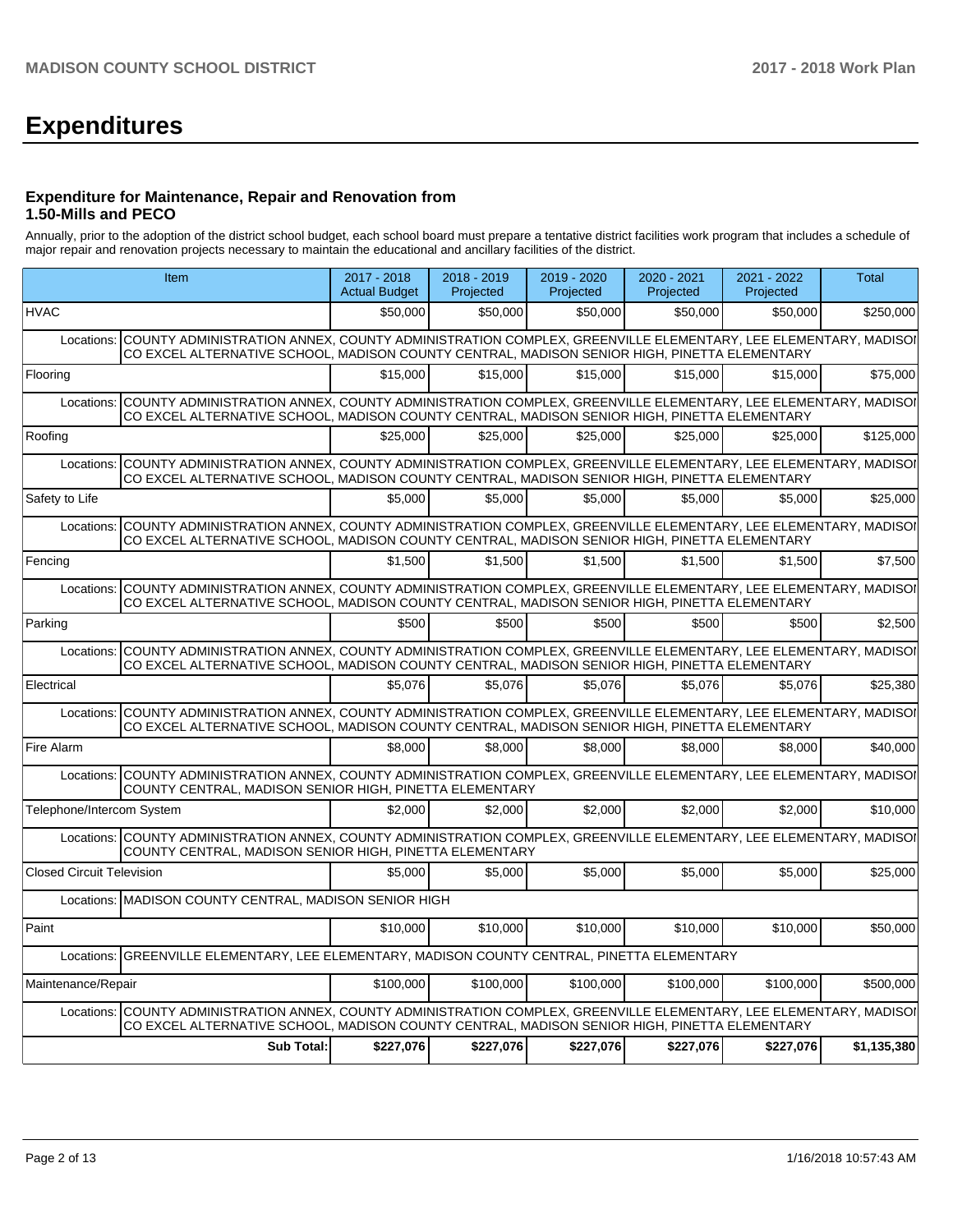| <b>IPECO Maintenance Expenditures</b> | \$57,207  | \$57,207  | \$57,207  | \$57,207  | \$57,207  | \$286.035 |
|---------------------------------------|-----------|-----------|-----------|-----------|-----------|-----------|
| 1.50 Mill Sub Total:                  | \$169.869 | \$169,869 | \$169.869 | \$169,869 | \$169.869 | \$849,345 |

No items have been specified.

| Total:<br>. | 0.020<br>07 0 !<br>DZ. | \$227,076 | \$227,076 | \$227.076<br>DZ. | \$227.0761 | 4 A F<br>.380<br>י ה |
|-------------|------------------------|-----------|-----------|------------------|------------|----------------------|
|             |                        |           |           |                  |            |                      |

#### **Local 1.50 Mill Expenditure For Maintenance, Repair and Renovation**

Anticipated expenditures expected from local funding sources over the years covered by the current work plan.

| Item                                                         | 2017 - 2018<br><b>Actual Budget</b> | 2018 - 2019<br>Projected | 2019 - 2020<br>Projected | 2020 - 2021<br>Projected | 2021 - 2022<br>Projected | <b>Total</b> |
|--------------------------------------------------------------|-------------------------------------|--------------------------|--------------------------|--------------------------|--------------------------|--------------|
| Remaining Maint and Repair from 1.5 Mills                    | \$169,869                           | \$169,869                | \$169,869                | \$169,869                | \$169,869                | \$849,345    |
| Maintenance/Repair Salaries                                  | \$124,173                           | \$124,173                | \$130,000                | \$135,000                | \$135,000                | \$648,346    |
| <b>School Bus Purchases</b>                                  | \$500,000                           | \$300,000                | \$250,000                | \$250,000                | \$250,000                | \$1,550,000  |
| <b>Other Vehicle Purchases</b>                               | \$0                                 | \$50,000                 | \$30,000                 | \$30,000                 | \$30,000                 | \$140,000    |
| Capital Outlay Equipment                                     | \$119,222                           | \$345,595                | \$381,997                | \$418,765                | \$463,696                | \$1,729,275  |
| Rent/Lease Payments                                          | \$0                                 | \$0                      | \$0                      | \$0                      | \$0                      | \$0          |
| <b>COP Debt Service</b>                                      | \$0                                 | \$0                      | \$0                      | \$0                      | \$0                      | \$0          |
| Rent/Lease Relocatables                                      | \$0                                 | \$0                      | \$0                      | \$0                      | \$0                      | \$0          |
| <b>Environmental Problems</b>                                | \$0                                 | \$0                      | \$0                      | \$0                      | \$0                      | \$0          |
| s.1011.14 Debt Service                                       | \$0                                 | \$0                      | \$0                      | \$0                      | \$0                      | \$0          |
| Special Facilities Construction Account                      | \$0                                 | \$0                      | \$0                      | \$0                      | \$0                      | \$0          |
| Premiums for Property Casualty Insurance - 1011.71<br>(4a,b) | \$150,000                           | \$150,000                | \$160,000                | \$165,000                | \$170,000                | \$795,000    |
| Qualified School Construction Bonds (QSCB)                   | \$0                                 | \$0                      | \$0                      | \$0                      | \$0                      | \$0          |
| Qualified Zone Academy Bonds (QZAB)                          | \$0                                 | \$0                      | \$0                      | \$0                      | \$0                      | \$0          |
| <b>Local Expenditure Totals:</b>                             | \$1,063,264                         | \$1,139,637              | \$1,121,866              | \$1,168,634              | \$1,218,565              | \$5,711,966  |

## **Revenue**

## **1.50 Mill Revenue Source**

Schedule of Estimated Capital Outlay Revenue from each currently approved source which is estimated to be available for expenditures on the projects included in the tentative district facilities work program. All amounts are NET after considering carryover balances, interest earned, new COP's, 1011.14 and 1011.15 loans, etc. Districts cannot use 1.5-Mill funds for salaries except for those explicitly associated with maintenance/repair projects. (1011.71 (5), F.S.)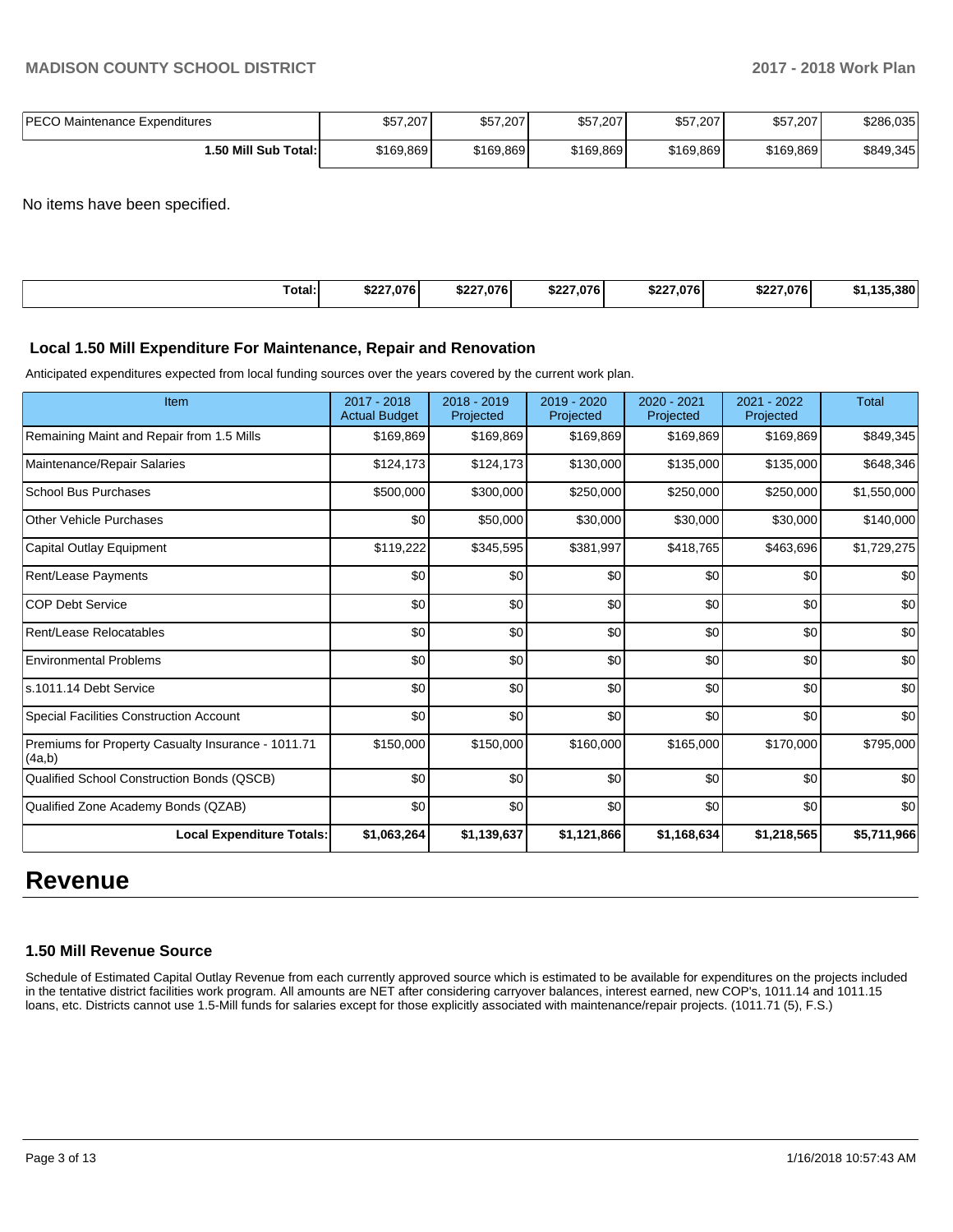## **MADISON COUNTY SCHOOL DISTRICT 2017 - 2018 Work Plan**

| <b>Item</b>                                                                         | Fund | $2017 - 2018$<br><b>Actual Value</b> | $2018 - 2019$<br>Projected | $2019 - 2020$<br>Projected | $2020 - 2021$<br>Projected | $2021 - 2022$<br>Projected | <b>Total</b>    |
|-------------------------------------------------------------------------------------|------|--------------------------------------|----------------------------|----------------------------|----------------------------|----------------------------|-----------------|
| (1) Non-exempt property<br>lassessed valuation                                      |      | \$738,377,832                        | \$791,414,576              | \$779,073,496              | \$811,551,269              | \$846,225,536              | \$3,966,642,709 |
| (2) The Millege projected for<br>discretionary capital outlay per<br>ls.1011.71     |      | 1.50                                 | 1.50                       | 1.50                       | 1.50                       | 1.50                       |                 |
| $(3)$ Full value of the 1.50-Mill<br>discretionary capital outlay per<br>ls.1011.71 |      | \$1,240,475                          | \$1,329,576                | \$1,308,843                | \$1,363,406                | \$1,421,659                | \$6,663,959     |
| $(4)$ Value of the portion of the 1.50<br>-Mill ACTUALLY levied                     | 370  | \$1,063,264                          | \$1,139,637                | \$1,121,866                | \$1,168,634                | \$1,218,565                | \$5,711,966     |
| $(5)$ Difference of lines $(3)$ and $(4)$                                           |      | \$177,211                            | \$189,939                  | \$186,977                  | \$194,772                  | \$203,094                  | \$951,993       |

## **PECO Revenue Source**

The figure in the row designated "PECO Maintenance" will be subtracted from funds available for new construction because PECO maintenance dollars cannot be used for new construction.

| Item                           | Fund | $2017 - 2018$<br><b>Actual Budget</b> | $2018 - 2019$<br>Projected | $2019 - 2020$<br>Projected | 2020 - 2021<br>Projected | 2021 - 2022<br>Projected | <b>Total</b>     |
|--------------------------------|------|---------------------------------------|----------------------------|----------------------------|--------------------------|--------------------------|------------------|
| <b>PECO New Construction</b>   | 340  | \$0                                   | \$0 <sub>1</sub>           | \$0                        | \$0 <sub>1</sub>         | \$0                      | \$0 <sub>1</sub> |
| IPECO Maintenance Expenditures |      | \$57,207                              | \$57,207                   | \$57.207                   | \$57,207                 | \$57,207                 | \$286,035        |
|                                |      | \$57,207                              | \$57,207                   | \$57.207                   | \$57.207                 | \$57,207                 | \$286,035        |

## **CO & DS Revenue Source**

Revenue from Capital Outlay and Debt Service funds.

| Item                                      | Fund | $2017 - 2018$<br><b>Actual Budget</b> | $2018 - 2019$<br>Projected | $2019 - 2020$<br>Projected | $2020 - 2021$<br>Projected | $2021 - 2022$<br>Projected | <b>Total</b> |
|-------------------------------------------|------|---------------------------------------|----------------------------|----------------------------|----------------------------|----------------------------|--------------|
| ICO & DS Cash Flow-through<br>Distributed | 360  | \$33.534                              | \$33.534                   | \$33,534                   | \$33,534                   | \$33,534                   | \$167,670    |
| ICO & DS Interest on<br>Undistributed CO  | 360  | \$954                                 | \$954                      | \$954                      | \$954                      | \$954                      | \$4,770      |
|                                           |      | \$34,488                              | \$34.488                   | \$34,488                   | \$34,488                   | \$34,488                   | \$172.440    |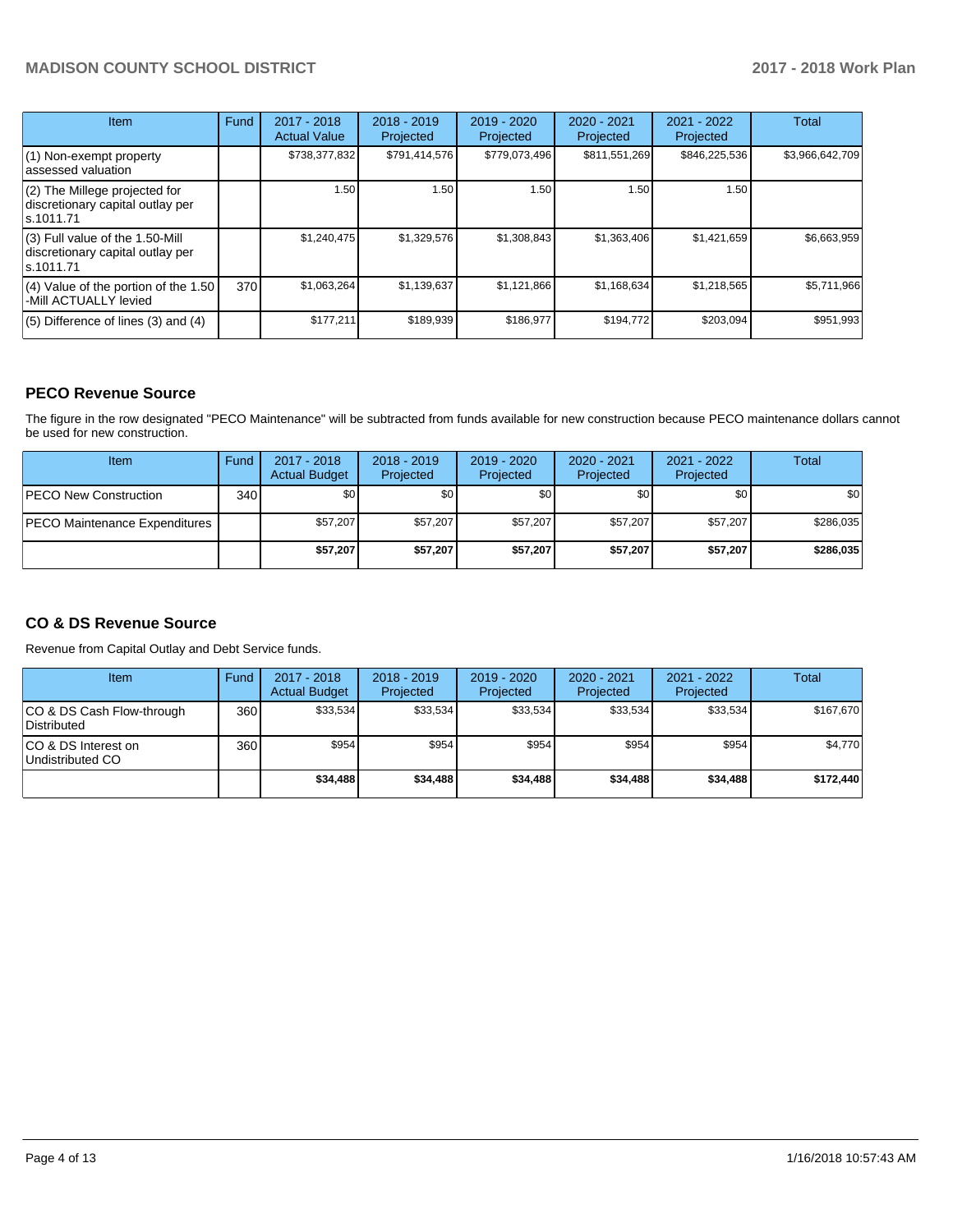## **Fair Share Revenue Source**

Nothing reported for this section. All legally binding commitments for proportionate fair-share mitigation for impacts on public school facilities must be included in the 5-year district work program.

## **Sales Surtax Referendum**

Specific information about any referendum for a 1-cent or 1/2-cent surtax referendum during the previous year.

**Did the school district hold a surtax referendum during the past fiscal year 2016 - 2017?**

No

#### **Additional Revenue Source**

Any additional revenue sources

| Item                                                                                                   | $2017 - 2018$<br><b>Actual Value</b> | $2018 - 2019$<br>Projected | 2019 - 2020<br>Projected | 2020 - 2021<br>Projected | 2021 - 2022<br>Projected | <b>Total</b> |
|--------------------------------------------------------------------------------------------------------|--------------------------------------|----------------------------|--------------------------|--------------------------|--------------------------|--------------|
| Proceeds from a s.1011.14/15 F.S. Loans                                                                | \$0                                  | \$0                        | \$0                      | \$0                      | \$0                      | \$0          |
| District Bonds - Voted local bond<br>referendum proceeds per s.9, Art VII<br><b>State Constitution</b> | \$0                                  | \$0                        | \$0                      | \$0                      | \$0                      | \$0          |
| Proceeds from Special Act Bonds                                                                        | \$0                                  | \$0                        | \$0                      | \$0                      | \$0                      | \$0          |
| Estimated Revenue from CO & DS Bond<br>Sale                                                            | \$0                                  | \$0                        | \$0                      | \$0                      | \$0                      | \$0          |
| Proceeds from Voted Capital<br>Improvements millage                                                    | \$0                                  | \$0                        | \$0                      | \$0                      | \$0                      | \$0          |
| Other Revenue for Other Capital Projects                                                               | \$0                                  | \$0                        | \$0                      | \$0                      | \$0                      | \$0          |
| Proceeds from 1/2 cent sales surtax<br>authorized by school board                                      | \$0                                  | \$0                        | \$0                      | \$0                      | \$0                      | \$0          |
| Proceeds from local governmental<br>infrastructure sales surtax                                        | \$0                                  | \$0                        | \$0                      | \$0                      | \$0                      | \$0          |
| Proceeds from Certificates of<br>Participation (COP's) Sale                                            | \$0                                  | \$0                        | \$0                      | \$0                      | \$0                      | \$0          |
| Classrooms First Bond proceeds amount<br>authorized in FY 1997-98                                      | \$0                                  | \$0                        | \$0                      | \$0                      | \$0                      | \$0          |
| <b>Classrooms for Kids</b>                                                                             | \$0                                  | \$0                        | \$0                      | \$0                      | \$0                      | \$0          |
| <b>District Equity Recognition</b>                                                                     | \$0                                  | \$0                        | \$0                      | \$0                      | \$0                      | \$0          |
| <b>Federal Grants</b>                                                                                  | \$0                                  | \$0                        | \$0                      | \$0                      | \$0                      | \$0          |
| Proportionate share mitigation (actual<br>cash revenue only, not in kind donations)                    | \$0                                  | \$0                        | \$0                      | \$0                      | \$0                      | \$0          |
| Impact fees received                                                                                   | \$0                                  | \$0                        | \$0                      | \$0                      | \$0                      | \$0          |
| Private donations                                                                                      | \$0                                  | \$0                        | \$0                      | \$0                      | \$0                      | \$0          |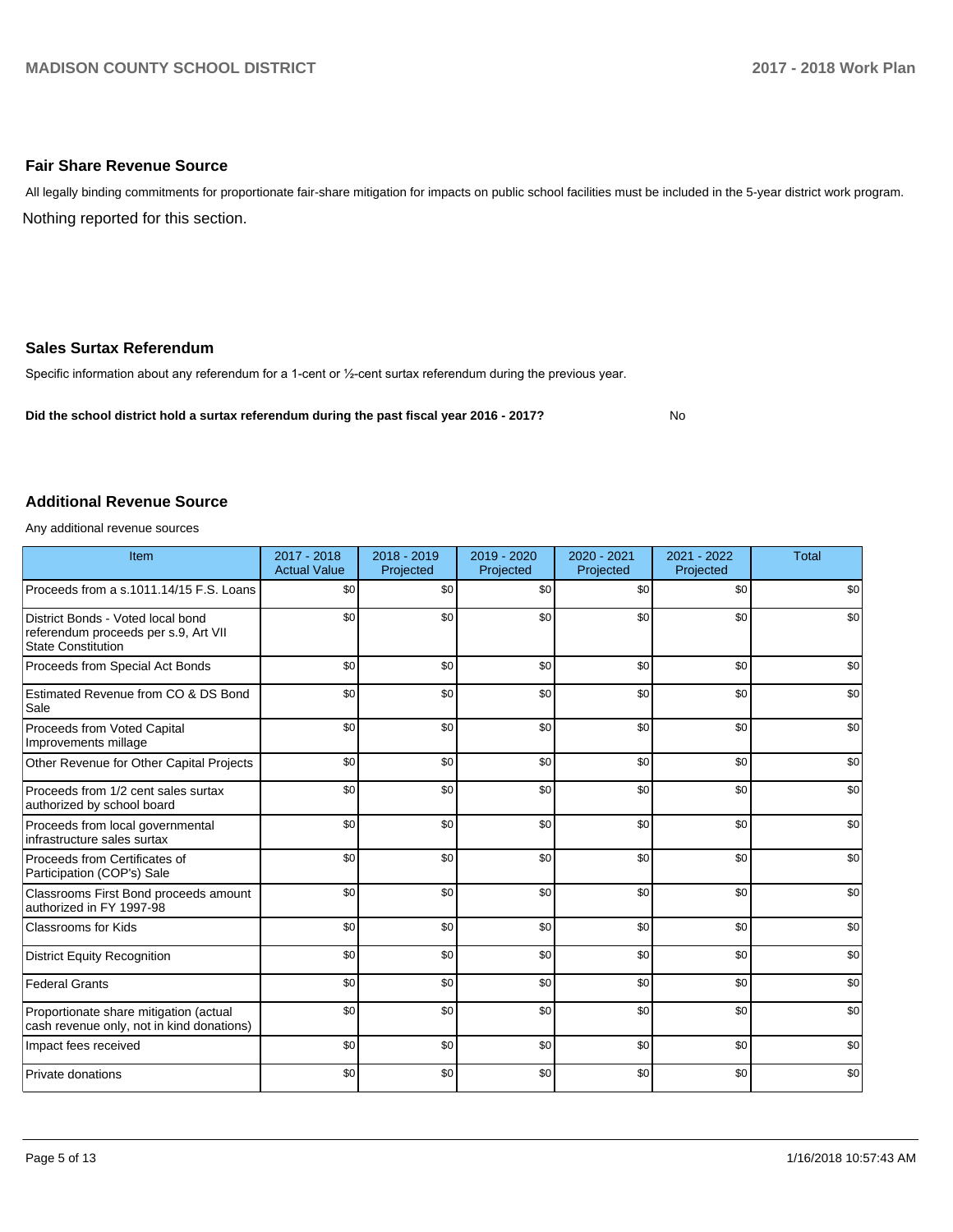## **MADISON COUNTY SCHOOL DISTRICT 2017 - 2018 Work Plan**

| Grants from local governments or not-for-<br>profit organizations                                                         | \$0 | \$0 | \$0 | \$0 | \$0 | \$0 |
|---------------------------------------------------------------------------------------------------------------------------|-----|-----|-----|-----|-----|-----|
| Interest, Including Profit On Investment                                                                                  | \$0 | \$0 | \$0 | \$0 | \$0 | \$0 |
| Revenue from Bonds pledging proceeds<br>from 1 cent or 1/2 cent Sales Surtax                                              | \$0 | \$0 | \$0 | \$0 | \$0 | \$0 |
| <b>Total Fund Balance Carried Forward</b>                                                                                 | \$0 | \$0 | \$0 | \$0 | \$0 | \$0 |
| General Capital Outlay Obligated Fund<br><b>Balance Carried Forward From Total</b><br><b>Fund Balance Carried Forward</b> | \$0 | \$0 | \$0 | \$0 | \$0 | \$0 |
| Special Facilities Construction Account                                                                                   | \$0 | \$0 | \$0 | \$0 | \$0 | \$0 |
| One Cent - 1/2 Cent Sales Surtax Debt<br>Service From Total Fund Balance Carried<br>Forward                               | \$0 | \$0 | \$0 | \$0 | \$0 | \$0 |
| Capital Outlay Projects Funds Balance<br>Carried Forward From Total Fund<br><b>Balance Carried Forward</b>                | \$0 | \$0 | \$0 | \$0 | \$0 | \$0 |
| <b>Subtotal</b>                                                                                                           | \$0 | \$0 | \$0 | \$0 | \$0 | \$0 |

## **Total Revenue Summary**

| <b>Item Name</b>                                           | 2017 - 2018<br>Budget | $2018 - 2019$<br>Projected | $2019 - 2020$<br>Projected | $2020 - 2021$<br>Projected | 2021 - 2022<br>Projected | <b>Five Year Total</b> |
|------------------------------------------------------------|-----------------------|----------------------------|----------------------------|----------------------------|--------------------------|------------------------|
| Local 1.5 Mill Discretionary Capital Outlay<br>l Revenue   | \$1,063,264           | \$1,139,637                | \$1,121,866                | \$1,168,634                | \$1,218,565              | \$5,711,966            |
| PECO and 1.5 Mill Maint and Other 1.5<br>Mill Expenditures | (\$1,063,264)         | (\$1,139,637)              | (\$1,121,866)              | (\$1,168,634)              | (\$1,218,565)            | (\$5,711,966)          |
| <b>IPECO Maintenance Revenue</b>                           | \$57,207              | \$57,207                   | \$57,207                   | \$57,207                   | \$57,207                 | \$286,035              |
| <b>Available 1.50 Mill for New</b><br><b>Construction</b>  | \$0                   | \$0                        | \$0                        | \$O                        | \$0                      | \$0                    |

| <b>Item Name</b>                      | 2017 - 2018<br><b>Budget</b> | $2018 - 2019$<br>Projected | 2019 - 2020<br>Projected | 2020 - 2021<br>Projected | 2021 - 2022<br>Projected | <b>Five Year Total</b> |
|---------------------------------------|------------------------------|----------------------------|--------------------------|--------------------------|--------------------------|------------------------|
| ICO & DS Revenue                      | \$34,488                     | \$34,488                   | \$34,488                 | \$34,488                 | \$34,488                 | \$172,440              |
| <b>IPECO New Construction Revenue</b> | \$0                          | \$0                        | \$0                      | \$0                      | \$0                      | \$0                    |
| Other/Additional Revenue              | \$0                          | \$0 <sub>1</sub>           | \$0                      | \$0                      | \$0                      | \$0                    |
| <b>Total Additional Revenuel</b>      | \$34,488                     | \$34,488                   | \$34,488                 | \$34,488                 | \$34,488                 | \$172,440              |
| <b>Total Available Revenue</b>        | \$34,488                     | \$34,488                   | \$34,488                 | \$34,488                 | \$34,488                 | \$172,440              |

# **Project Schedules**

## **Capacity Project Schedules**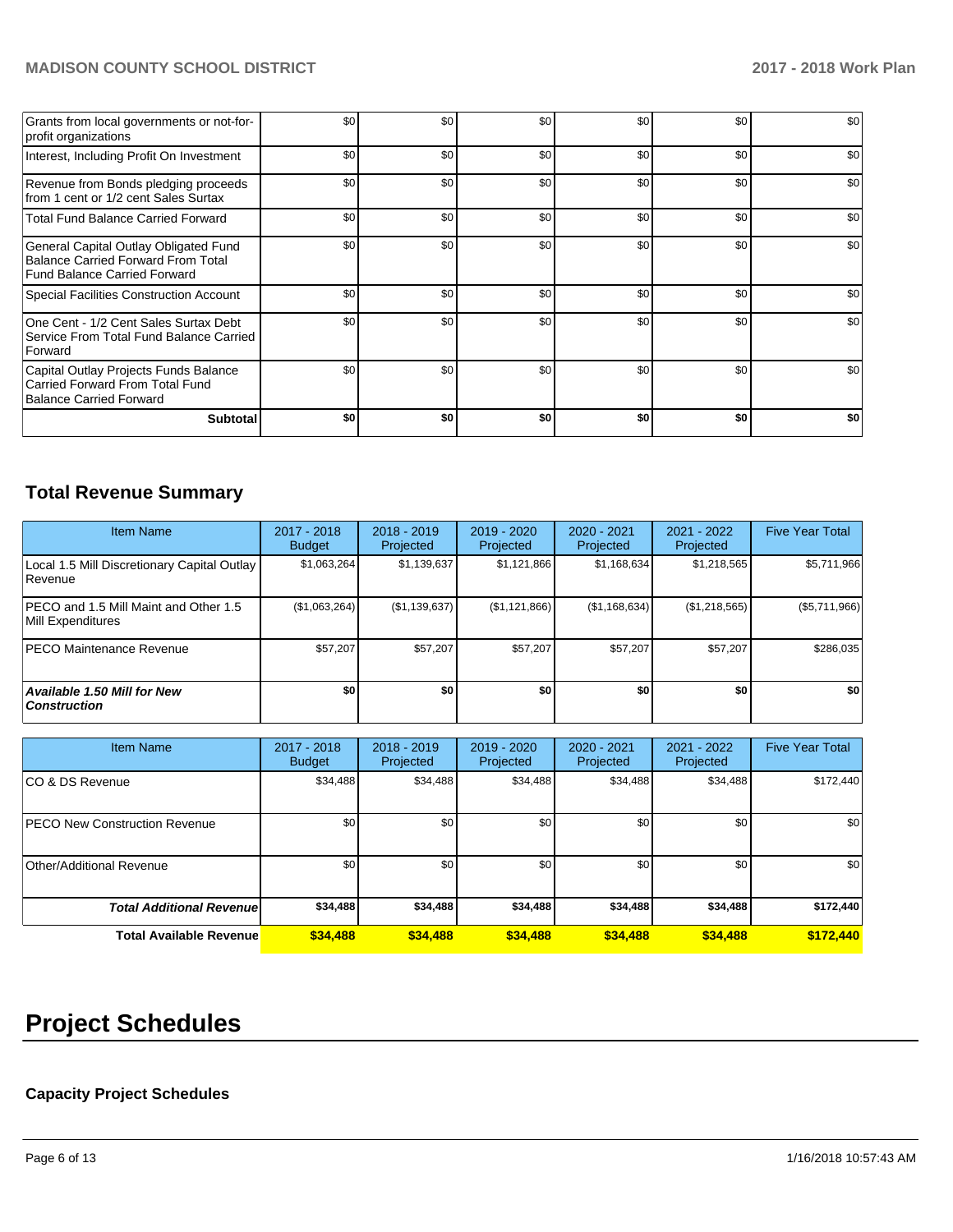A schedule of capital outlay projects necessary to ensure the availability of satisfactory classrooms for the projected student enrollment in K-12 programs.

| <b>Project Description</b>           | Location                  |                      | 2017 - 2018 | 2018 - 2019 | 2019 - 2020  | 2020 - 2021 | 2021 - 2022 | Total | Funded  |
|--------------------------------------|---------------------------|----------------------|-------------|-------------|--------------|-------------|-------------|-------|---------|
| Project description<br>not specified | Location not<br>specified | Planned<br>Cost:     | \$0         | \$0         | \$0          | \$0         | \$0         |       | $$0$ No |
|                                      | <b>Student Stations:</b>  |                      | $\Omega$    |             | 0            | 0           | $\Omega$    |       |         |
|                                      | <b>Total Classrooms:</b>  |                      | $\Omega$    |             | $\Omega$     | $\Omega$    | $\Omega$    |       |         |
|                                      | Gross Sq Ft:              |                      | $\Omega$    |             | $\Omega$     |             | $\Omega$    |       |         |
|                                      |                           | <b>Planned Cost:</b> | \$0]        | \$0]        | \$0          | \$0         | \$0         | \$0   |         |
|                                      | <b>Student Stations:</b>  |                      | $\Omega$    |             | $\mathbf{0}$ | ŋ           | O           |       |         |
|                                      | <b>Total Classrooms:</b>  |                      | $\bf{0}$    |             | $\Omega$     |             | 0           |       |         |
|                                      |                           | Gross Sq Ft:         | $\Omega$    |             | 0            |             |             |       |         |

## **Other Project Schedules**

Major renovations, remodeling, and additions of capital outlay projects that do not add capacity to schools.

| <b>Project Description</b> | Location             | 2017 - 2018<br><b>Actual Budget</b> | $\vert$ 2018 - 2019<br>Projected | 2019 - 2020<br>Projected | 2020 - 2021<br>Projected | 2021 - 2022<br>Projected | <b>Total</b> | Funded             |
|----------------------------|----------------------|-------------------------------------|----------------------------------|--------------------------|--------------------------|--------------------------|--------------|--------------------|
| Renoavation                | IMADISON SENIOR HIGH | \$0                                 | \$0                              | \$0                      | \$0                      | \$0                      |              | \$0 <sup>Yes</sup> |
|                            |                      | \$0                                 | \$0                              | \$0                      | \$0                      | \$0                      | \$٥١         |                    |

## **Additional Project Schedules**

Any projects that are not identified in the last approved educational plant survey.

| <b>Project Description</b>                                     | Location                                                 | <b>Num</b><br>Classroom<br>s | 2017 - 2018<br><b>Actual Budget</b> | 2018 - 2019<br>Projected | 2019 - 2020<br>Projected | 2020 - 2021<br>Projected | 2021 - 2022<br>Projected | <b>Total</b> | Funded |
|----------------------------------------------------------------|----------------------------------------------------------|------------------------------|-------------------------------------|--------------------------|--------------------------|--------------------------|--------------------------|--------------|--------|
| Replace outdated<br>portable                                   | <b>PINETTA</b><br><b>ELEMENTARY</b>                      |                              | \$0                                 | \$34,488                 | \$0                      | \$0                      | \$0                      | \$34,488 Yes |        |
| Add additional portable<br>if enrollment<br>increase continues | <b>LEE ELEMENTARY</b>                                    |                              | \$0                                 | \$0                      | \$34,488                 | \$0                      | \$0                      | \$34,488 Yes |        |
| HVAC and flooring                                              | <b>COUNTY</b><br><b>ADMINISTRATION</b><br><b>COMPLEX</b> |                              | \$0                                 | \$0                      | \$0                      | \$34,488                 | \$0                      | \$34,488 Yes |        |
| Field house renovations MADISON SENIOR                         | <b>HIGH</b>                                              |                              | \$34,488                            | \$0                      | \$0                      | \$0                      | \$0                      | \$34,488 Yes |        |
| HVAC and flooring                                              | <b>GREENVILLE</b><br><b>ELEMENTARY</b>                   |                              | \$0                                 | \$0                      | \$0                      | \$0                      | \$34,488                 | \$34,488 Yes |        |
|                                                                |                                                          |                              | \$34,488                            | \$34,488                 | \$34,488                 | \$34,488                 | \$34,488                 | \$172,440    |        |

## **Non Funded Growth Management Project Schedules**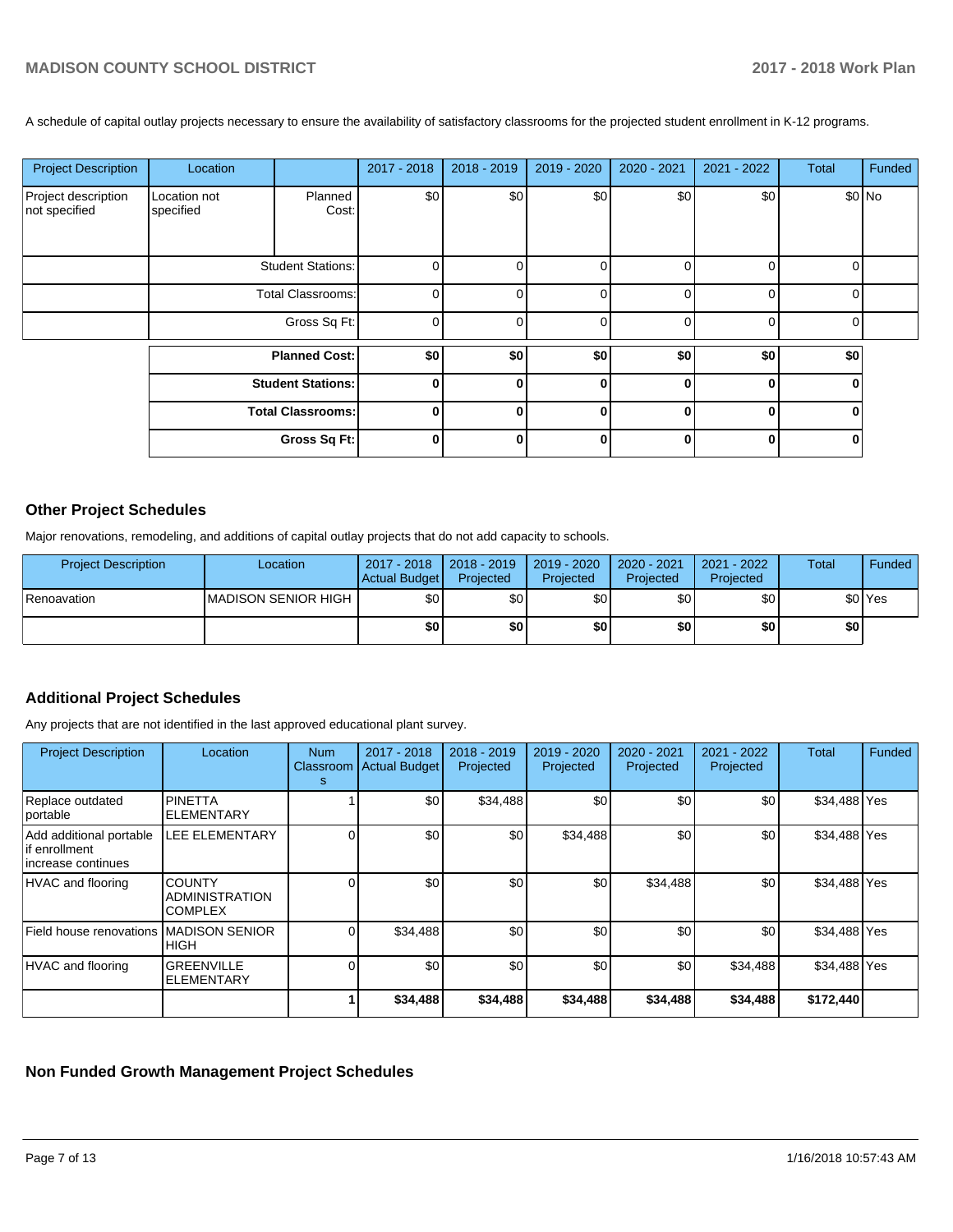Schedule indicating which projects, due to planned development, that CANNOT be funded from current revenues projected over the next five years.

Nothing reported for this section.

## **Tracking**

## **Capacity Tracking**

| Location                                       | $2017 -$<br>2018 Satis.<br>Stu. Sta. | Actual<br>$2017 -$<br><b>2018 FISH</b><br>Capacity | Actual<br>$2016 -$<br>2017<br><b>COFTE</b> | # Class<br><b>Rooms</b> | Actual<br>Average<br>$2017 -$<br>2018 Class<br><b>Size</b> | Actual<br>$2017 -$<br>2018<br>Utilization | <b>New</b><br>Stu.<br>Capacity | <b>New</b><br>Rooms to<br>be<br>Added/Re<br>moved | Projected<br>$2021 -$<br>2022<br><b>COFTE</b> | Projected<br>$2021 -$<br>2022<br><b>Utilization</b> | Projected<br>$2021 -$<br>2022 Class<br><b>Size</b> |
|------------------------------------------------|--------------------------------------|----------------------------------------------------|--------------------------------------------|-------------------------|------------------------------------------------------------|-------------------------------------------|--------------------------------|---------------------------------------------------|-----------------------------------------------|-----------------------------------------------------|----------------------------------------------------|
| IMADISON SENIOR HIGH                           | 981                                  | 833                                                | 467                                        | 42                      |                                                            | 56.00 %                                   |                                | C                                                 | 430                                           | 52.00 %                                             | 10                                                 |
| <b>GREENVILLE</b><br><b>IELEMENTARY</b>        | 268                                  | 268                                                | 106                                        | 14                      | 8                                                          | 40.00 %                                   |                                | $\Omega$                                          | 100 <sup>1</sup>                              | 37.00 %                                             | $\overline{7}$                                     |
| <b>PINETTA ELEMENTARY</b>                      | 224                                  | 224                                                | 201                                        | 12                      | 17                                                         | 90.00%                                    |                                | $\Omega$                                          | 190                                           | 85.00 %                                             | 16                                                 |
| <b>IMADISON COUNTY</b><br>ICENTRAL             | 1,806                                | 1,625                                              | 1,044                                      | 84                      | 12                                                         | 64.00 %                                   | 0                              | $\Omega$                                          | 988                                           | 61.00 %                                             | 12                                                 |
| <b>LEE ELEMENTARY</b>                          | 253                                  | 253                                                | 236                                        | 14                      | 17                                                         | 93.00 %                                   |                                | $\Omega$                                          | 223                                           | 88.00 %                                             | 16                                                 |
| IMADISON CO EXCEL<br><b>ALTERNATIVE SCHOOL</b> | 101                                  | 101                                                | 32                                         | 5                       | 6                                                          | 32.00 %                                   |                                | $\Omega$                                          | 30                                            | 30.00 %                                             | 6                                                  |
|                                                | 3,633                                | 3,304                                              | 2,086                                      | 171                     | 12                                                         | 63.14 %                                   |                                | 0                                                 | 1,961                                         | 59.35 %                                             | 11                                                 |

The COFTE Projected Total (1,961) for 2021 - 2022 must match the Official Forecasted COFTE Total (1,961 ) for 2021 - 2022 before this section can be completed. In the event that the COFTE Projected Total does not match the Official forecasted COFTE, then the Balanced Projected COFTE Table should be used to balance COFTE.

| Projected COFTE for 2021 - 2022 |       |  |  |  |  |  |
|---------------------------------|-------|--|--|--|--|--|
| Elementary (PK-3)               | 753   |  |  |  |  |  |
| Middle (4-8)                    | 748   |  |  |  |  |  |
| High (9-12)                     | 460   |  |  |  |  |  |
|                                 | 1,961 |  |  |  |  |  |

| <b>Grade Level Type</b> | <b>Balanced Projected</b><br>COFTE for 2021 - 2022 |
|-------------------------|----------------------------------------------------|
| Elementary (PK-3)       |                                                    |
| Middle $(4-8)$          |                                                    |
| High (9-12)             |                                                    |
|                         | 1,961                                              |

## **Relocatable Replacement**

Number of relocatable classrooms clearly identified and scheduled for replacement in the school board adopted financially feasible 5-year district work program.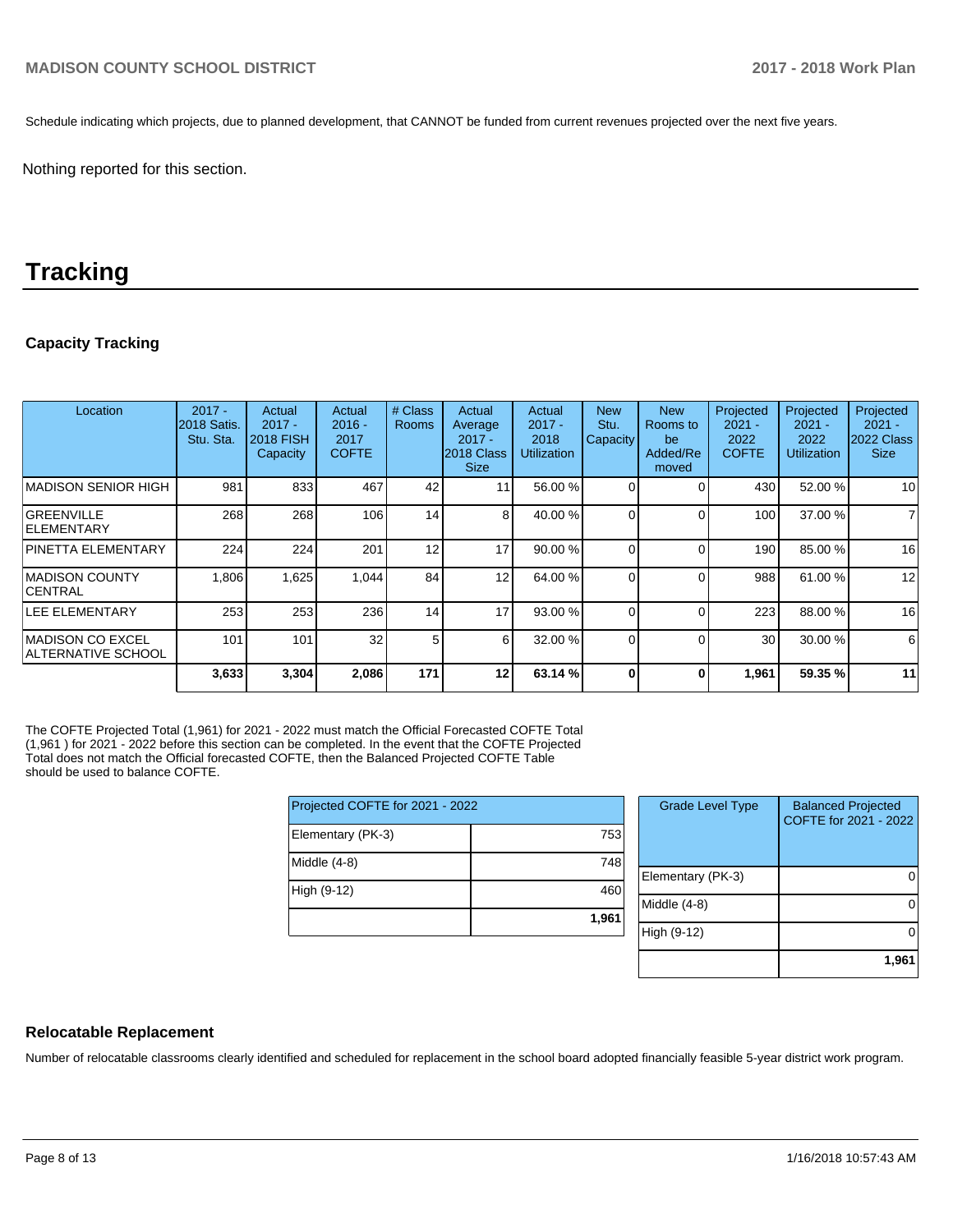| Location                               |  | 2017 - 2018   2018 - 2019   2019 - 2020   2020 - 2021   2021 - 2022 | Year 5 Total |
|----------------------------------------|--|---------------------------------------------------------------------|--------------|
| IPINETTA ELEMENTARY                    |  |                                                                     |              |
| ILEE ELEMENTARY                        |  |                                                                     |              |
| <b>Total Relocatable Replacements:</b> |  |                                                                     |              |

#### **Charter Schools Tracking**

Information regarding the use of charter schools.

| Location-Type                 | # Relocatable<br>units or<br>permanent<br><b>classrooms</b> | Owner     | Year Started or  <br>Scheduled | <b>Student</b><br><b>Stations</b> | <b>Students</b><br>Enrolled | Years in<br>Contract | <b>Total Charter</b><br><b>Students</b><br>projected for<br>2021 - 2022 |
|-------------------------------|-------------------------------------------------------------|-----------|--------------------------------|-----------------------------------|-----------------------------|----------------------|-------------------------------------------------------------------------|
| James Madison Preparatory     |                                                             | 4 PRIVATE | 2013                           | 200                               | 200                         |                      | 200                                                                     |
| Madison Creative Arts Academy |                                                             | 8 PRIVATE | 2015                           | 292                               | 292                         |                      | 292                                                                     |
|                               | 12                                                          |           |                                | 492                               | 492                         |                      | 492                                                                     |

#### **Special Purpose Classrooms Tracking**

The number of classrooms that will be used for certain special purposes in the current year, by facility and type of classroom, that the district will, 1), not use for educational purposes, and 2), the co-teaching classrooms that are not open plan classrooms and will be used for educational purposes.

| School                               | School Type | $\parallel \#$ of Elementary $\parallel \#$ of Middle 4-8 $\parallel \#$ of High 9-12<br>K-3 Classrooms I | <b>Classrooms</b> | <b>Classrooms</b> | # of $ESE$<br><b>Classrooms</b> | # of Combo<br><b>Classrooms</b> | Total<br><b>Classrooms</b> |
|--------------------------------------|-------------|-----------------------------------------------------------------------------------------------------------|-------------------|-------------------|---------------------------------|---------------------------------|----------------------------|
| <b>Total Educational Classrooms:</b> |             |                                                                                                           | 0                 |                   |                                 |                                 | 0                          |

| School                               | School Type | $\parallel$ # of Elementary # of Middle 4-8<br><b>IK-3 Classrooms</b> | <b>Classrooms</b> | $\#$ of High 9-12<br><b>Classrooms</b> | # of $ESE$<br><b>Classrooms</b> | # of Combo<br><b>Classrooms</b> | Total<br><b>Classrooms</b> |
|--------------------------------------|-------------|-----------------------------------------------------------------------|-------------------|----------------------------------------|---------------------------------|---------------------------------|----------------------------|
| IPINETTA ELEMENTARY                  | Co-Teaching |                                                                       |                   |                                        |                                 |                                 |                            |
| <b>Total Co-Teaching Classrooms:</b> |             |                                                                       |                   |                                        | 0                               |                                 |                            |

## **Infrastructure Tracking**

**Necessary offsite infrastructure requirements resulting from expansions or new schools. This section should include infrastructure information related to capacity project schedules and other project schedules (Section 4).** 

Not Specified

**Proposed location of planned facilities, whether those locations are consistent with the comprehensive plans of all affected local governments, and recommendations for infrastructure and other improvements to land adjacent to existing facilities. Provisions of 1013.33(12), (13) and (14) and 1013.36** must be addressed for new facilities planned within the 1st three years of the plan (Section 5).

Not Specified

**Consistent with Comp Plan?** No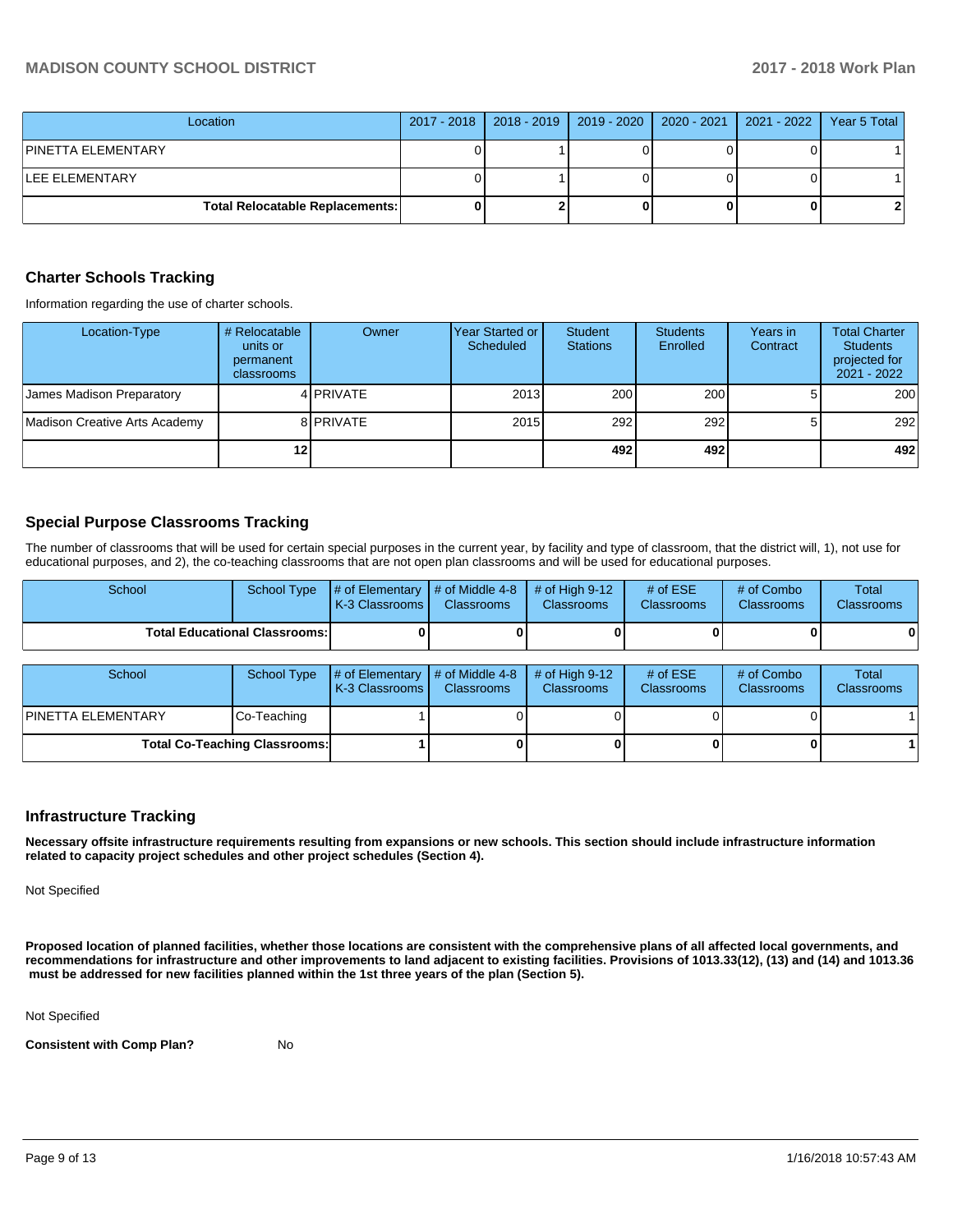## **Net New Classrooms**

The number of classrooms, by grade level and type of construction, that were added during the last fiscal year.

| List the net new classrooms added in the 2016 - 2017 fiscal year.                                                                                       |                                                                        |                                   |                                                                                                                                                        |  |  | List the net new classrooms to be added in the 2017 - 2018 fiscal<br>year. |   |                        |  |  |
|---------------------------------------------------------------------------------------------------------------------------------------------------------|------------------------------------------------------------------------|-----------------------------------|--------------------------------------------------------------------------------------------------------------------------------------------------------|--|--|----------------------------------------------------------------------------|---|------------------------|--|--|
| "Classrooms" is defined as capacity carrying classrooms that are added to increase<br>capacity to enable the district to meet the Class Size Amendment. | Totals for fiscal year 2017 - 2018 should match totals in Section 15A. |                                   |                                                                                                                                                        |  |  |                                                                            |   |                        |  |  |
| Location                                                                                                                                                | $2016 - 2017$ #<br>Permanent                                           | $2016 - 2017$ #<br><b>Modular</b> | $2016 - 2017$ #<br>$2017 - 2018$ #<br>$2017 - 2018$ #<br>2017 - 2018 #<br>$2016 - 2017$<br>Modular<br>Relocatable<br>Relocatable<br>Permanent<br>Total |  |  |                                                                            |   | $2017 - 2018$<br>Total |  |  |
| Elementary (PK-3)                                                                                                                                       |                                                                        |                                   |                                                                                                                                                        |  |  |                                                                            |   |                        |  |  |
| Middle (4-8)                                                                                                                                            |                                                                        |                                   |                                                                                                                                                        |  |  |                                                                            |   |                        |  |  |
| High (9-12)                                                                                                                                             |                                                                        |                                   |                                                                                                                                                        |  |  |                                                                            |   |                        |  |  |
|                                                                                                                                                         |                                                                        |                                   |                                                                                                                                                        |  |  |                                                                            | 0 | 0                      |  |  |

#### **Relocatable Student Stations**

Number of students that will be educated in relocatable units, by school, in the current year, and the projected number of students for each of the years in the workplan.

| <b>Site</b>                         | $2017 - 2018$ | $2018 - 2019$ | 2019 - 2020 | 2020 - 2021 | 2021 - 2022 | 5 Year Average |
|-------------------------------------|---------------|---------------|-------------|-------------|-------------|----------------|
| MADISON SENIOR HIGH                 |               |               |             |             |             |                |
| <b>GREENVILLE ELEMENTARY</b>        |               |               |             |             |             | O.             |
| <b>PINETTA ELEMENTARY</b>           | 54            | 54            | 54          | 54          | 54          | 54             |
| <b>IMADISON COUNTY CENTRAL</b>      |               |               |             |             |             | 0              |
| <b>LEE ELEMENTARY</b>               |               |               |             |             |             | ΩI             |
| MADISON CO EXCEL ALTERNATIVE SCHOOL | 101           |               |             |             |             | <b>20</b>      |

| Totals for MADISON COUNTY SCHOOL DISTRICT         |       |       |       |       |       |       |
|---------------------------------------------------|-------|-------|-------|-------|-------|-------|
| Total students in relocatables by year.           | 155   | 54    | 54    | 54    | 54    | 74    |
| Total number of COFTE students projected by year. | 2,075 | 2,053 | 2,017 | 1.994 | 1.961 | 2.020 |
| Percent in relocatables by year.                  | 7 % l | 3%    | 3%    | 3%    | 3%    | 4 %   |

## **Leased Facilities Tracking**

Exising leased facilities and plans for the acquisition of leased facilities, including the number of classrooms and student stations, as reported in the educational plant survey, that are planned in that location at the end of the five year workplan.

| Location                     | # of Leased<br>Classrooms 2017 -<br>2018 | <b>FISH Student</b><br><b>Stations</b> | Owner | # of Leased<br>Classrooms 2021 -<br>2022 | <b>FISH Student</b><br><b>Stations</b> |
|------------------------------|------------------------------------------|----------------------------------------|-------|------------------------------------------|----------------------------------------|
| IMADISON SENIOR HIGH         |                                          |                                        |       |                                          |                                        |
| <b>GREENVILLE ELEMENTARY</b> |                                          |                                        |       |                                          |                                        |
| <b>PINETTA ELEMENTARY</b>    |                                          |                                        |       |                                          |                                        |
| IMADISON COUNTY CENTRAL      |                                          |                                        |       |                                          |                                        |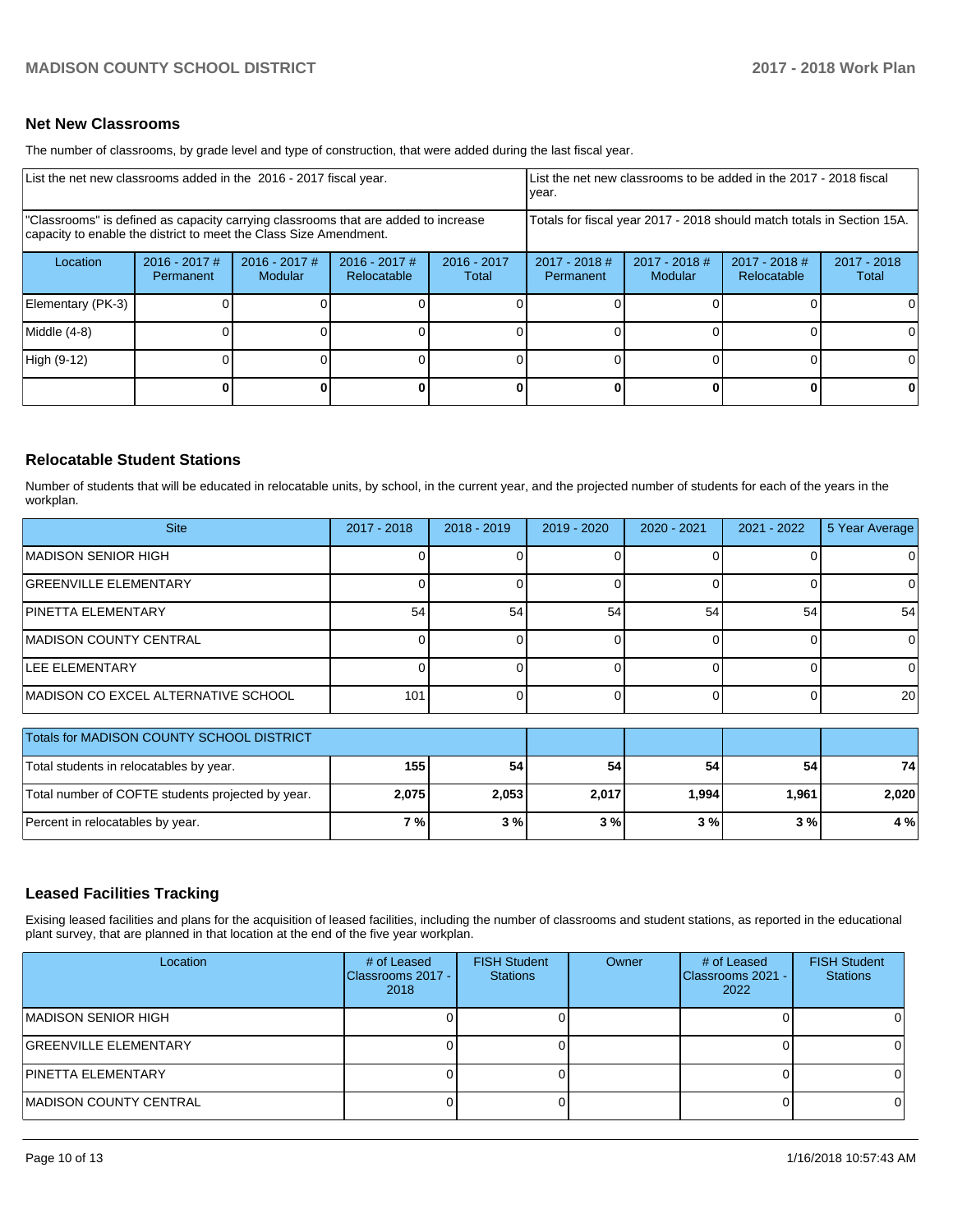## **MADISON COUNTY SCHOOL DISTRICT 2017 - 2018 Work Plan**

| <b>ILEE ELEMENTARY</b>              |  |  |  |
|-------------------------------------|--|--|--|
| MADISON CO EXCEL ALTERNATIVE SCHOOL |  |  |  |
|                                     |  |  |  |

#### **Failed Standard Relocatable Tracking**

Relocatable units currently reported by school, from FISH, and the number of relocatable units identified as 'Failed Standards'.

Nothing reported for this section.

**Planning**

#### **Class Size Reduction Planning**

**Plans approved by the school board that reduce the need for permanent student stations such as acceptable school capacity levels, redistricting, busing, year-round schools, charter schools, magnet schools, public-private partnerships, multitrack scheduling, grade level organization, block scheduling, or other alternatives.**

Due to declining enrollment and the additional of a K-8 Charter School, the district currently has and expects to continue having excess capacity for students.

## **School Closure Planning**

**Plans for the closure of any school, including plans for disposition of the facility or usage of facility space, and anticipated revenues.** 

There are no school closings planned at this time.

## **Long Range Planning**

#### **Ten-Year Maintenance**

District projects and locations regarding the projected need for major renovation, repair, and maintenance projects within the district in years 6-10 beyond the projects plans detailed in the five years covered by the work plan.

Nothing reported for this section.

#### **Ten-Year Capacity**

Schedule of capital outlay projects projected to ensure the availability of satisfactory student stations for the projected student enrollment in K-12 programs for the future 5 years beyond the 5-year district facilities work program.

Nothing reported for this section.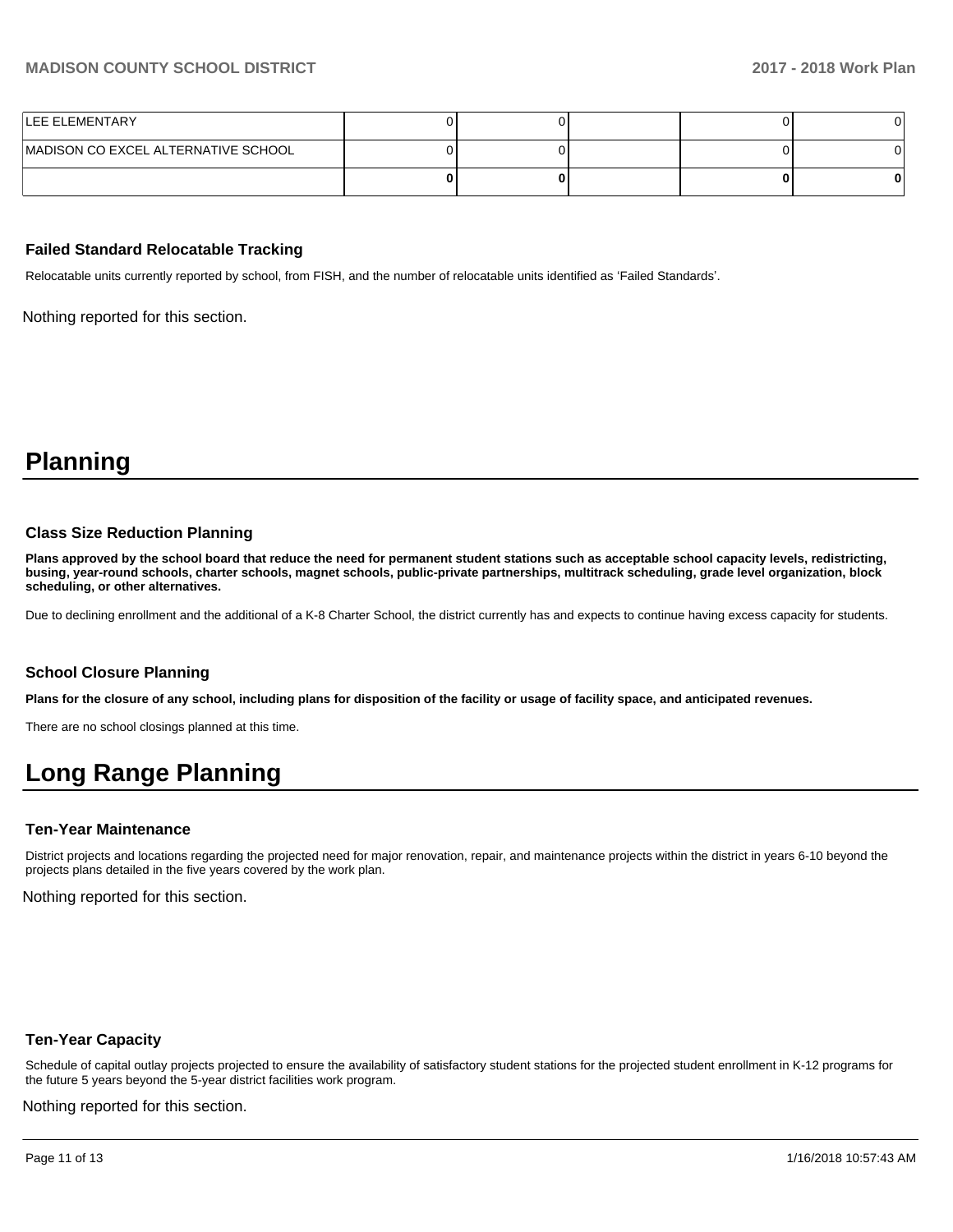## **Ten-Year Planned Utilization**

Schedule of planned capital outlay projects identifying the standard grade groupings, capacities, and planned utilization rates of future educational facilities of the district for both permanent and relocatable facilities.

| <b>Grade Level Projections</b>  | <b>FISH</b><br>Student<br><b>Stations</b> | Actual 2016 -<br><b>2017 FISH</b><br>Capacity | Actual<br>$2016 -$<br>2017<br><b>COFTE</b> | Actual 2016 - 2017<br><b>Utilization</b> | Actual 2017 - 2018 / 2026 - 2027 new<br>Student Capacity to be added/removed | Projected 2026<br><b>2027 COFTE</b> | Projected 2026 -<br>2027 Utilization |
|---------------------------------|-------------------------------------------|-----------------------------------------------|--------------------------------------------|------------------------------------------|------------------------------------------------------------------------------|-------------------------------------|--------------------------------------|
| Elementary - District<br>Totals | 745 l                                     | 745 I                                         | 542.89                                     | 72.89 %                                  |                                                                              | 543                                 | 72.89 %                              |
| Middle - District Totals        | 1,806                                     | 1,625                                         | .044.11                                    | 64.25 %                                  |                                                                              | 1.044                               | 64.25 %                              |
| High - District Totals          | 981                                       | 833                                           | 467.05                                     | 56.06 %                                  |                                                                              | 467                                 | 56.06 %                              |
| Other - ESE, etc                | 101                                       | 101                                           | 32.10                                      | 31.68 %                                  |                                                                              | 32                                  | 31.68 %                              |
|                                 | 3,633                                     | 3,304                                         | 2.086.15                                   | 63.14 %                                  |                                                                              | 2.086                               | 63.14%                               |

**Combination schools are included with the middle schools for student stations, capacity, COFTE and utilization purposes because these facilities all have a 90% utilization factor. Use this space to explain or define the grade groupings for combination schools.** 

No comments to report.

#### **Ten-Year Infrastructure Planning**

**Proposed Location of Planned New, Remodeled, or New Additions to Facilities in 06 thru 10 out years (Section 28).**

Nothing reported for this section.

Plans for closure of any school, including plans for disposition of the facility or usage of facility space, and anticipated revenues in the 06 thru 10 out **years (Section 29).**

Nothing reported for this section.

## **Twenty-Year Maintenance**

District projects and locations regarding the projected need for major renovation, repair, and maintenance projects within the district in years 11-20 beyond the projects plans detailed in the five years covered by the work plan.

Nothing reported for this section.